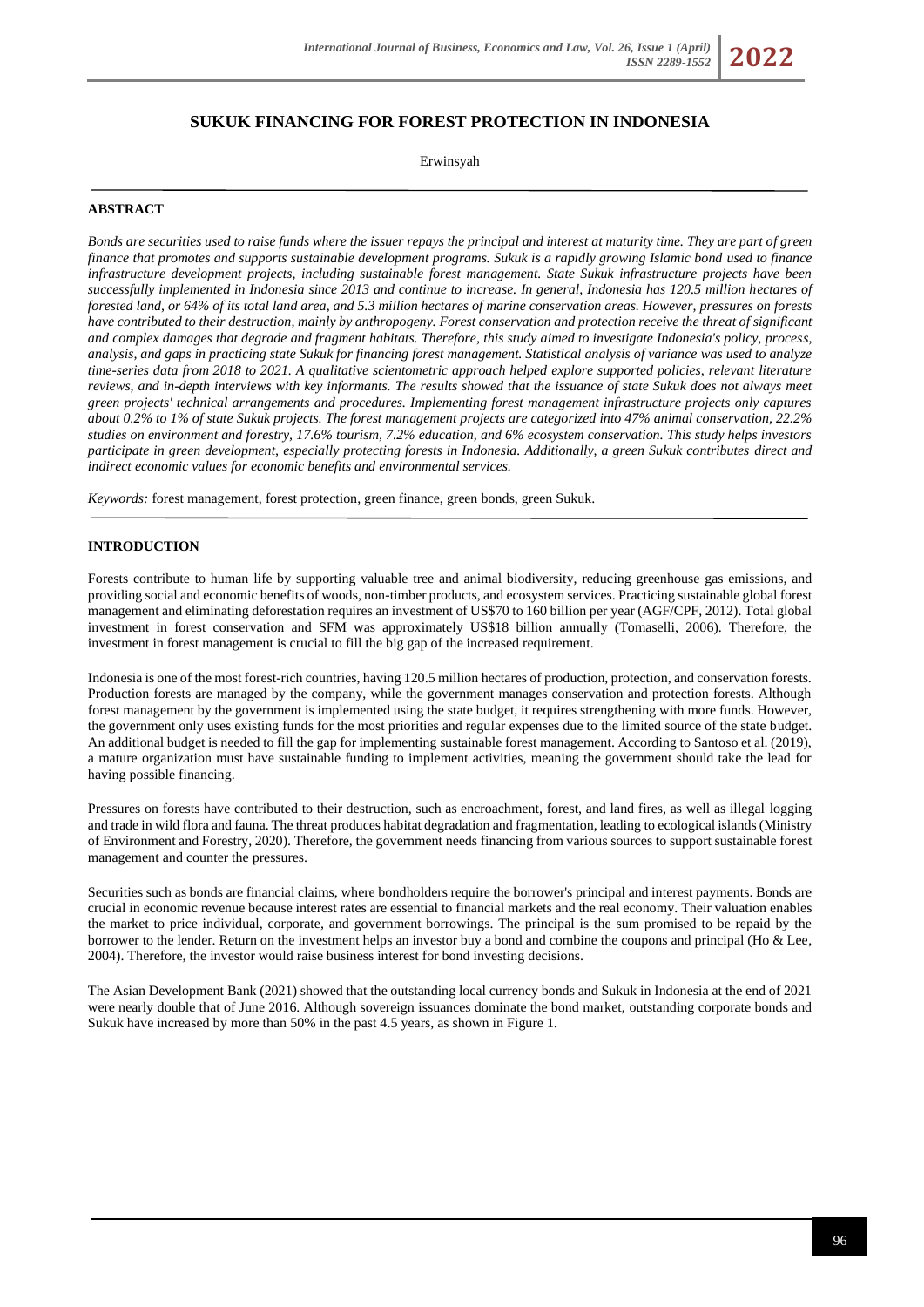

#### **Figure 1. Local Currency Bonds Outstanding in Indonesia (Asian Development Bank, 2021)**

In Indonesia, the maturity or term of the bonds is 1 to 10 years. Investment income made from the buying and selling activities of investors is influenced by changes in macroeconomic variables such as Bank Indonesia interest rates, bond coupons and maturity, and profitability (Altavilla et al., 2018).

The government of Indonesia uses bonds as a funding source to strengthen and fulfill the development program's state budget deficit. Since an increased funding requirement does not increase revenue spending, the government should finance the budget deficits by increasing borrowing. It issues a government or sovereign bond to fund the state budget's routine deficit. The first retail state bond in Indonesia was published in July 2006, continued in 2008, and sold to the public (Pakpahan et al., 2016) in a primary market.

A green bond is a commitment to finance or refinance green projects and follows the financial sector's role to support environmental protection. These bonds are becoming a popular mechanism to finance climate-friendly or environmentally sustainable projects.

The first green bond of  $\epsilon$ 600 million was issued in 2007 by the European Investment Bank for renewable energy and its efficiency financing (International Bank for Reconstruction and Development/the World Bank, 2015). In 2008, the World Bank issued the first green bond for Scandinavian investors. Since then, the green bond market has multiplied, with more than USD 100 billion in 2017 (Reichelt & Keenan, 2017). In Europe, a multilateral development bank initiated a global green bond climate-related development project in 2007/2008 (Filkova et al., 2018). Moreover, the climate-aligned bond market in Latin America and the Caribbean comprised 26 bonds from 22 issuers since December 2014, with a total of US\$ 8.4 billion as of August 2017. These projects used 32% of the bond financial support on energy, 24% on transportation, 8% on agriculture and forestry, 1% on water projects, and 35% on multi-sector projects (Velloso, 2017). The local and regional bank engagement was highly interested in broadening global intervention with various green development investment sectors.

Indonesia ratified the Paris Agreement, a global agreement on climate change as the Indonesian Law Number 16 of 2006. This law becomes a legal basis in implementing Indonesia's commitment to environmental protection. Green bonds are debt securities issued to finance or refinance environmentally sound business activities. This is based on financial services authority regulation number 60/POJK.04/2017 concerning issuance and requirements of environmental debt securities. Indonesia's commitment to green development was adjusted and adopted into national enabling conditions.

Indonesia is still developing the green investment tools applied in infrastructure sectors. According to Otoritas Jasa Keuangan (2016), developing green bonds requires supervision and regulatory mapping used by debt securities in the capital markets. In comparison, experiences from China, India, Mexico, Turkey, and Peru are used to understand the regulators' efforts in developing the green bond market. The project's life cycle financed by the World Bank follows the stages of the country partnership, identification, preparation appraisal, board approval, implementation and supervision, completion, and evaluation. Furthermore, the cycle tracks the World Bank's financing in green bond projects through three stages. These are reviewing the project pipeline, screening eligible projects, allocating green bond proceeds, reporting progress, and impacting the investors. In this case, Indonesia may utilize the experiences and approaches made by other countries.

One recent development in Islamic finance is an Islamic bond or Sukuk. Although the Sukuk market is smaller than the conventional bonds, it has great potential for expansion, development, and innovation (Iqbal & Mirakhor, 2013). In some countries, Islamic financing is a potential alternative for macroeconomic development (Echchabi et al., 2018). Therefore, Indonesia may utilize Islamic finance because it is one of the highest Muslim population countries.

The Sukuk market has become increasingly standardized around *ijara, murabaha, and mudaraba-wakala* structures. Sukuk alijara is classical and used since 2008 as a sale and leaseback agreement. It is suitable when the issuing company has unencumbered commercially leasable assets, such as real estate, ships, or aircraft (Latham & Watkins, 2017). The issuance of Sukuk by the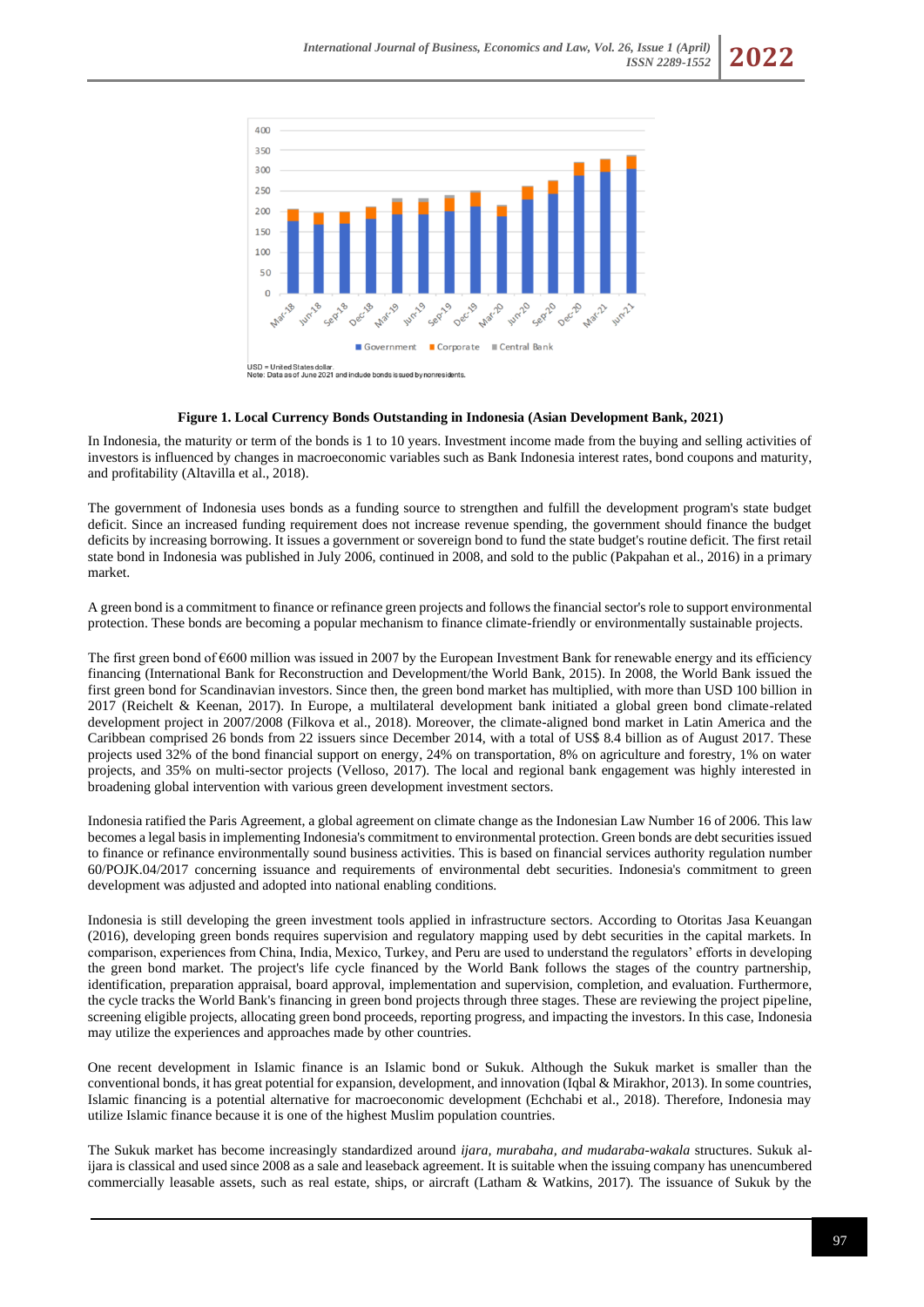Indonesian government has developed gradually to include underlying assets and contracts used. The first State Sukuk was issued in October 2008 using an Ijarah sale and leaseback contract with the underlying issuance.

Sukuk has become increasingly popular in the past few years due to the governments' willingness to raise finance through sovereign issues for most Islamic population countries, including Indonesia. The preparation of Sukuk follows the Islamic law that prohibits riba interest in generating profits for investors. The first Sukuk was issued by Malaysia in 2000, followed by Bahrain in 2001, and has since developed as an effective mechanism to raise finance in the international capital markets through Islamic structures (Sherif, 2017).

There is no difference between the yield of maturity and green bonds and Sukuk in practice. A green Sukuk developed in Islamic jurisdiction markets mirrors the green bonds' nature in accommodating socially responsible investments. Therefore, the green labels may indicate good practices of human ecology in financing sectors.

Based on Indonesia's Law number 19/2008 and finance minister of Indonesia regulation number 218/pmk.05/2013, state Sukuk uses sharia principles with evidence of assets in rupiah and foreign currencies. It is one of Indonesia's primary development sources for financing government infrastructure projects. The project-based state Sukuk (PBS) strongly supports the government's efforts to accelerate infrastructure development. An underlying Sukuk project issuance uses existing infrastructure projects under the state budget for the current year to determine transactions, while a project financing Sukuk is explicitly issued to finance specific projects. Based on the previous experiences in Indonesia, a source of funding is allocated from Sukuk as the projects' earmark (Nopijantoro, 2017). Consequently, the state Sukuk has become one of the primary funding sources.

Project financing in Indonesia has used earmarked state Sukuk since 2013, with the total allocation reaching IDR 62.4 trillion or USD 43.7 million in 2018, based on the 2021 exchange rate. In March 2018, Indonesia successfully priced an international Sukuk offering totaling USD 3 billion, including USD 1.25 billion and USD 1.75 billion of 5 and 10 years, respectively. The tenor of 5 years' Sukuk is the first green Sukuk globally.

The Government of Indonesia also issued the world's first retail green Sukuk (ST006) of IDR 1.46 trillion (USD 104.4 million) for a 2-year tenor, with a gain of 6.7%. It issued the second (ST-007 series) in November 2020, broadening the domestic investorbased and tapping into the growing demand for green and sustainable investment. In 2020, the government offered a global green Sukuk of US 750 million for a 5-year tenor, with a yield of 2.3%. This was followed by a retail green Sukuk (ST007) of IDR 4.5 trillion (USD 385.7 million) for a 2-year tenor, with a gain of 5.5% (Ministry of Finance, 2021). State Sukuk was used to construct roads and bridges, railroad lines, water resource projects, and lecture buildings. It was also used to develop and revitalize hajj halls, rehabilitation Office of Religious Affairs and Hajj Manasik, and establish National Parks (Antaranews.com, 2021). The government is willing to pay more attention to the big promise of this funding source.

This study aimed to determine how the state Sukuk supports development projects and promotes sustainable forest management in Indonesia. It is expected to promote stakeholders to protect the environment by promoting green development and engaging investor participation in forest preservation.

## **METHOD**

This study used quantitative and qualitative approaches such as the scientometric methodology useful to the scientific community in analyzing a given topic (Mooghali, 2011). The qualitative scientometric approach was used to analyze data using a descriptive qualitative method (Hsieh & Shannon, 2005) and news media content analysis (Howland et a., 2006). Silalahi et al. (2018) employed the approach to examining the energy sector using mixed-method content analysis and in-depth interviews. The scientometric approach used policy and relevant literature review and in-depth interviews with key informants in this study.

A quantitative approach used data calculated by statistical analysis of variance (ANOVA) to determine differences in preference of Sukuk funding between programs. This study used time-series statistical data from 2018 to 2021 obtained from the Ministry of Environment and Forestry.

### **STATE SUKUK FOR FINANCING STATE BUDGET**

Indonesia has frequently implemented a financing policy regarding a deficit budget, which could happen when government spending plans are higher than revenues (Rahardja and Manurung, 2004). The higher funds required to implement a government development plan produce a budget gap that requires more foreign loans to cover. Since 2000, Indonesia has covered the shortages from domestic and abroad loans (Soebagiyo, 2012), mainly using state Sukuk (Amaliah & Aspiranti, 2017). The gap occurs consistently, meaning additional funding is mostly a high demand.

Law number 15 of 2017 states that domestic and foreign loans could fulfill deficit financing, and domestic funding could come from banking and non-banking government securities (Hariyanto, 2017). Also, Law number 9 of 2020 on the state budget year 2021 states that the state Sukuk was used to mobilize public funds and increase the state budget. State Sukuk is a sharia-based and a potential source of development funds from domestic and international institutions (Latifah, 2020).

Government regulation number 56 of 2011 regarding project financing through the issuance of state sharia securities stipulates that state Sukuk is used and determined in the state budget. Total state Sukuk project financing for the 2013-2019 budget used for seven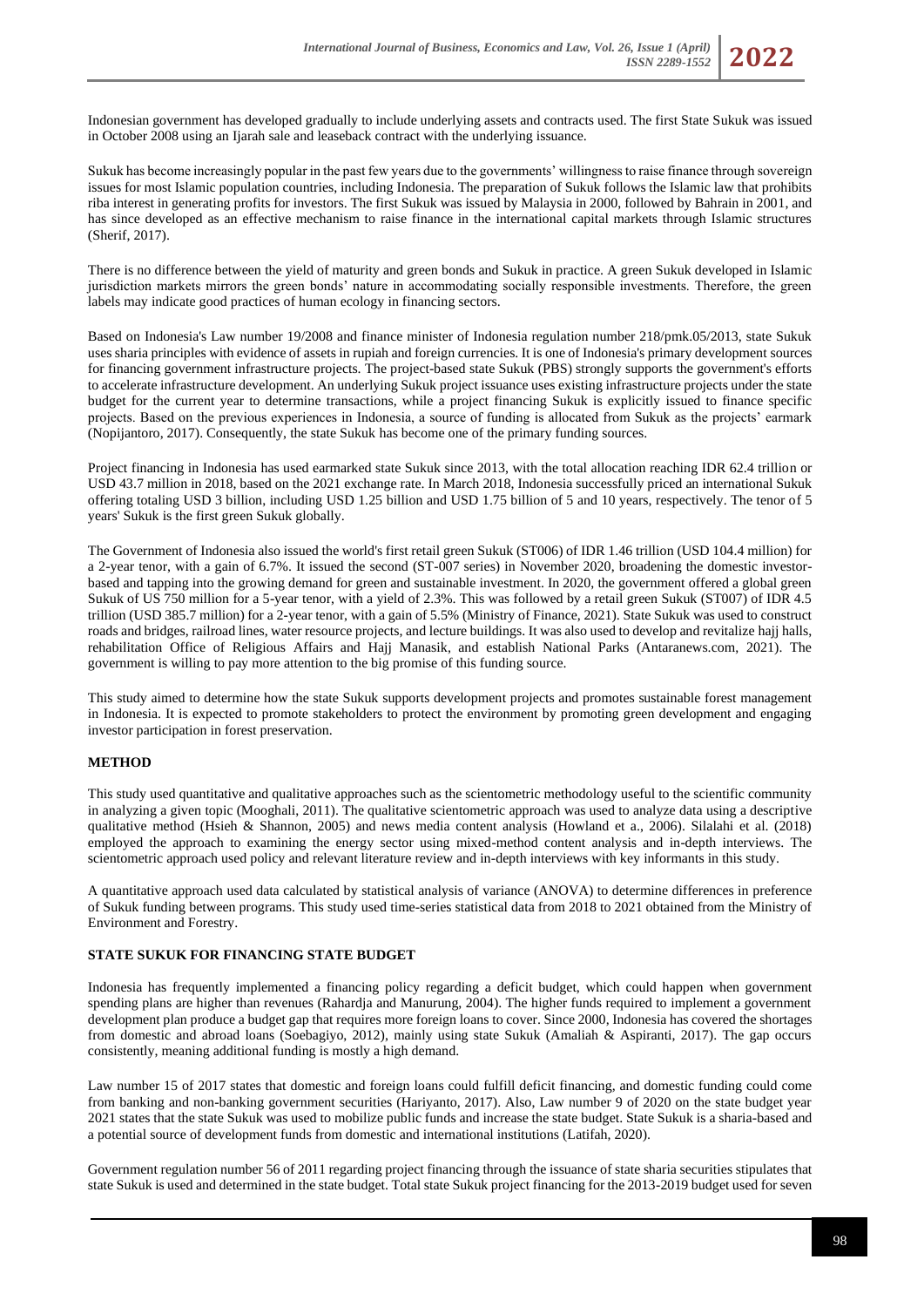ministries reached IDR 90.91 trillion, from IDR 0.8 trillion in 2013 to IDR 28.43 trillion in 2019, as shown in Figure 2. This increase indicated the role of strengthening Sukuk in state budget financing (Mary et al., 2019).



**Figure 2. Total financing allocation of state Sukuk year 2013-2021 (DJPPR, 2020)**

The Indonesian Government initiated green financing in 2017 and became one of the world's first and largest Global Green Sukuk sovereign issuers in 2018 with USD 1,250 billion. After receiving positive responses from the global market, the government issued a state green Sukuk of USD 750 million in 2019, making Indonesia the first country to issue green Sukuk for two consecutive years. In 2020, the country resumed its commitment to sustainable financing by publishing its third green Sukuk of USD 750 million for five years. It attained 33.74% of the achievements in tapping green investors and reducing state budget costs. Consequently, the returns on global green Sukuk increased from 3.75% to 3.90% from 2018 and 2019 but reduced to 2.30% in 2020 (DJPPR, 2020).

Indonesia has an ambitious commitment to reducing greenhouse gas emissions by 29% at the country's unconditional commitment or 41% with assistance from other international communities of 2030 on the carbon dioxide emissions from land-use and energy sectors (Wijaya et al., 2017). However, this environmental and humanity commitment would be difficult without sufficient support and effort from financing sectors.

The development of environmental and social impact indicators improves the openness of green Sukuk and attracts more ethical investors. A development sustainability reporting and rating methodologies could enhance the quality of green Sukuk (Aassouli et al., 2018). Therefore, the government of Indonesia aims to improve the green Sukuk by developing green instruments, presenting impact reports and audits by credible international institutions, and preparing quality assets instruments (DJPPR, 2020).

### **STATE SUKUK FOR FOREST MANAGEMENT**

Indonesia is the world's largest archipelagic nation, with 120.5 million hectares of land, or 64% of its total land designated as the national forest area, and 5.3 million hectares of marine conservation areas. Table 1 shows three forest functions, including 68.8 million hectares of production forest, 29.6 million hectares of protection forest, and 22.1 million hectares of conservation forest (Nurbaya et al., 2020). The forests belong to Indonesia and contribute to global climate change by reducing carbon emissions. **Table 1. The extent of land cover types in Indonesia (Nurbaya et al., 2020)**

| <b>Land cover</b>                |                   |           | <b>Forest Area* (in millions of hectares)</b> | Non-      |               |             |              |                                |                       |                                      |
|----------------------------------|-------------------|-----------|-----------------------------------------------|-----------|---------------|-------------|--------------|--------------------------------|-----------------------|--------------------------------------|
|                                  |                   |           | <b>Permanent Forest</b>                       |           |               | <b>HPK</b>  | <b>Total</b> | <b>Forest</b><br>Area<br>(APL) | Grand<br><b>Total</b> | $\%$                                 |
|                                  | <b>HK</b>         | <b>HL</b> | <b>HPT</b>                                    | <b>HP</b> | <b>Total</b>  |             |              |                                |                       |                                      |
|                                  | (1)               | (2)       | (3)                                           | (4)       | $(5=1+2+3+4)$ | (6)         | $(7=5+6)$    | (8)                            | $(9=7+8)$             | $(10)$ <sup><math>\circ</math></sup> |
| A. Forested                      | 17.4              | 24.0      | 21.4                                          | 17.8      | 80.6          | 6.3         | 86.9         | 7.2                            | 94.1                  | 50.1                                 |
| - Primary forest                 | 12.5              | 15.9      | 9.8                                           | 4.7       | 42.7          | 2.5         | 45.3         | 1.5                            | 46.8                  | 24.9                                 |
| - Secondary forest               | 4.8               | 7.8       | 11.3                                          | 9.7       | 33.6          | 3.7         | 37.3         | 4.9                            | 42.2                  | 22.5                                 |
| - Plantation forest <sup>b</sup> | 0.1               | 0.3       | 0.4                                           | 3.5       | 4.3           | $0.0^\circ$ | 4.3          | 0.8                            | 5.1                   | 2.7                                  |
| <b>B.</b> Non-forested           | 4.5               | 5.6       | 5.4                                           | 11.4      | 26.8          | 6.5         | 33.4         | 60.3                           | 93.6                  | 49.9                                 |
| <b>Total Terrestrial</b><br>Area | 21.9 <sup>d</sup> | 29.6      | 26.8                                          | 29.2      | 107.4         | 12.8        | 120.3        | 67.5                           | 187.8                 | 100.0                                |
| % Forested Area <sup>e</sup>     | 79.6              | 81.0      | 80.0                                          | 61.0      | 75.0          | 49.1        | 72.2         | 10.7                           | 50.1                  |                                      |

Notes: HK – Conservation Forest; HL – Protection Forest; HPT – Limited Production Forest; HP – Permanent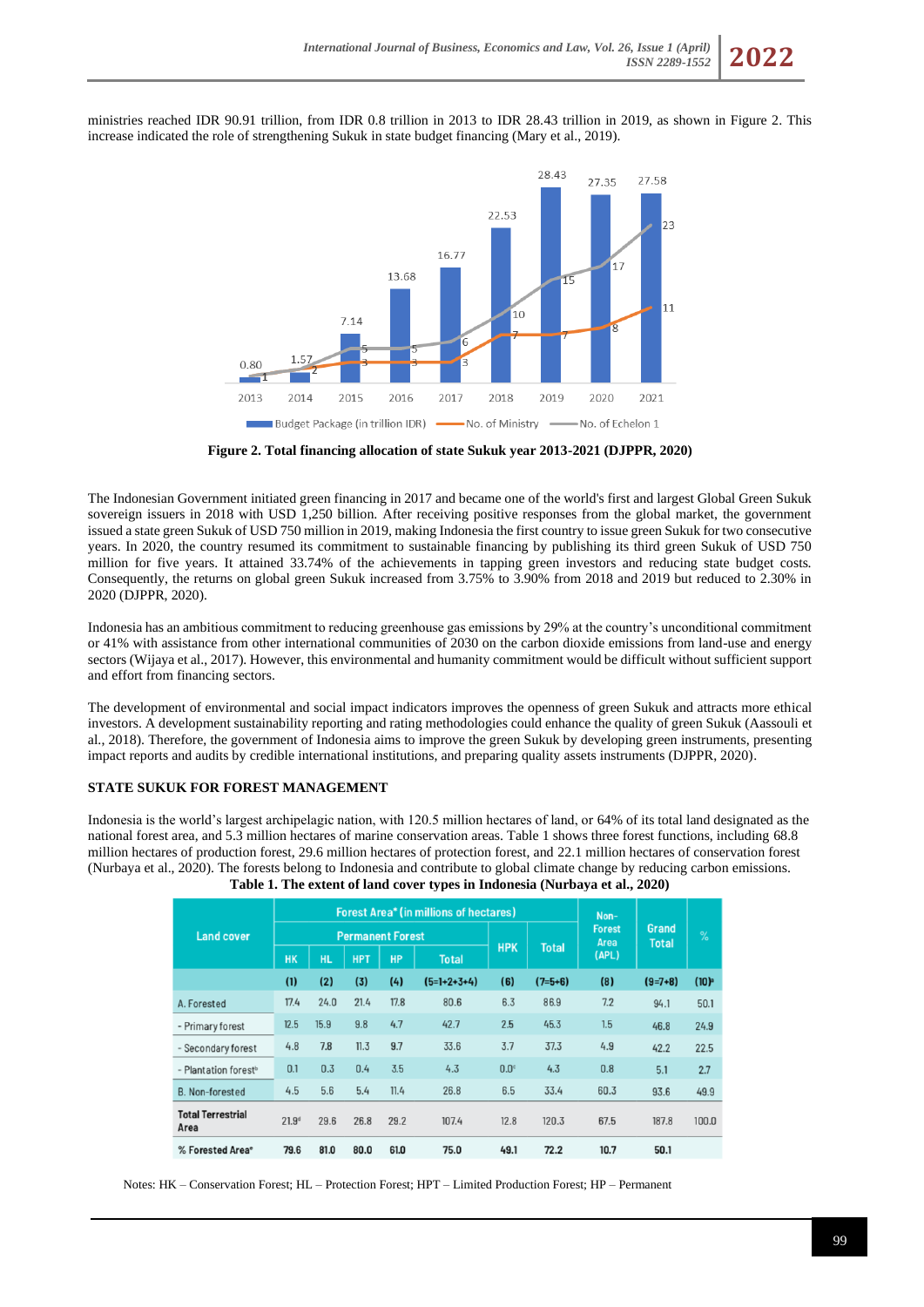- A Percentages are calculated by dividing each row's Grand Total (column 9) by Indonesia's Total Terrestrial Area (187.8 million hectares).
- B Plantation forest is developed by humans and includes Industrial Plantation Forest and planted forest from reforestation or regreening within or outside the Forest Area.
- C The actual figure is 42.1 thousand hectares.
- D This figure refers to the terrestrial KSA/KPA area's total land area.
- E Percentages are calculated by dividing each row's forested total (row A) by the Total Terrestrial Area in the same column.

The green bond and Sukuk market grow, though insignificantly compared to the total bond market. Agriculture has a high challenge for the green bond issuance sector and needs more investments in soil carbon sequestration (Cochu et al., 2016). Similarly, the forest is also a carbon pool that needs restoration and protection.

The forest sector is a promising target for green bonds, including the green Sukuk project. In line with this, the government of Indonesia published a green bond and Sukuk framework, indicating the green sectors' eligibility to be financed and refinanced by the green Sukuk. The framework was developed based on the green bond principles and received CICERO's second-party opinion (Ministry of Finance, 2021). Therefore, the forest sector would need to adapt to the green Sukuk project, including eligibility for green financing principles. The ministry of environment and forestry developed an infrastructure project proposal to implement priority forestry programs from state Sukuk funding. This was based on the minister of national development planning regulation number 8 of 2020 concerning procedures for managing projects funded through the issuance of state sharia securities.

The Indonesian state Sukuk has reached 2,939 infrastructure projects within eight ministries and state institutions. It spread out over 34 provinces, with IDR 118.26 trillion (USD 8.712 million) financing, including infrastructure projects in 13 national parks. They include Baluran, Gunung Gede Pangrango Aketajawe-Lolobata/Halmahera national parks. Three national parks received IDR 51 billion (USD 3.7 million) from the state Sukuk, including IDR 21 billion (USD 1.5 million) for the Baluran national park to develop bridges, access roads, pavilions, toilets, prayer rooms, and toilets (DJPPR, 2021a). Furthermore, the finance ministry awarded the Gunung Halimun Salak national park as a center for biodiversity research and education (DJPPR, 2021b). This was due to the high demand for mobilizing funding from Sukuk for green infrastructure projects in the forestry sector.

The state Sukuk initiated by the ministry of environment and forestry commenced in 2018 with funds ranging from IDR 0.05 trillion in 2018 to IDR 0.29 trillion in 2020, as shown in Figure 3. The funds' trends increased from 2018 to 2020 but decreased from 2020 to 2021. Moreover, the state Sukuk for the ministry of environment and forestry was only 0.2% in 2018, 04% in 2019, 1% in 2020, and 0.7% in 2021. In comparison, the national Sukuk funds was only 0.2% in 2018, 0.4% in 2019, 1% in 2020, and 0.7% in 2021. The allocation of IDR 0.62 trillion from 2018 to 2021 was for infrastructure development projects.

The protection of forests involves maintaining their ecological function, such as for production or direct and indirect economic benefit from wood, water, tourism, genetic resources, and microclimate. This means sustainable production should also follow sustainable forest management, such as implementing reduce-impact forest harvesting techniques.

The Sukuk projects included 47% tourism and animal conservation, 7.2% education, 6% ecosystem conservation, and 22.2% research, as shown in Figure 4. The state Sukuk program contributes to the acceleration and productivity of the forestry priority program, including production, conservation, and protection of forest resources. One major crucial contribution from the forestry sector is environmental services, including tourism.

A case study in Bali, Indonesia, showed that utilizing forest areas for tourism attracted foreign domestic tourists. A collaboration between forestry and tourism could attract tourists, provide more jobs, and preserve natural resources (Utama, 2015). Forests are also a habitat for plant and animal conservation. Therefore, better management could combat illegal logging and avoid the degradation of forests in many countries. Habitat and biodiversity losses threaten the survival of some species, particularly protected primates and large mammals (FAO and UNEP, 2020). Forests have an organism community comprising plants, fungus, animals, air, water, and soil resources useful as a natural laboratory for studies. Additionally, they are rich in complex ecosystems, making their restoration and conservation from degradation increasingly important.





**Figure 3. State Sukuk projects in Indonesia's ministry of environment and forestry 2018-2021**

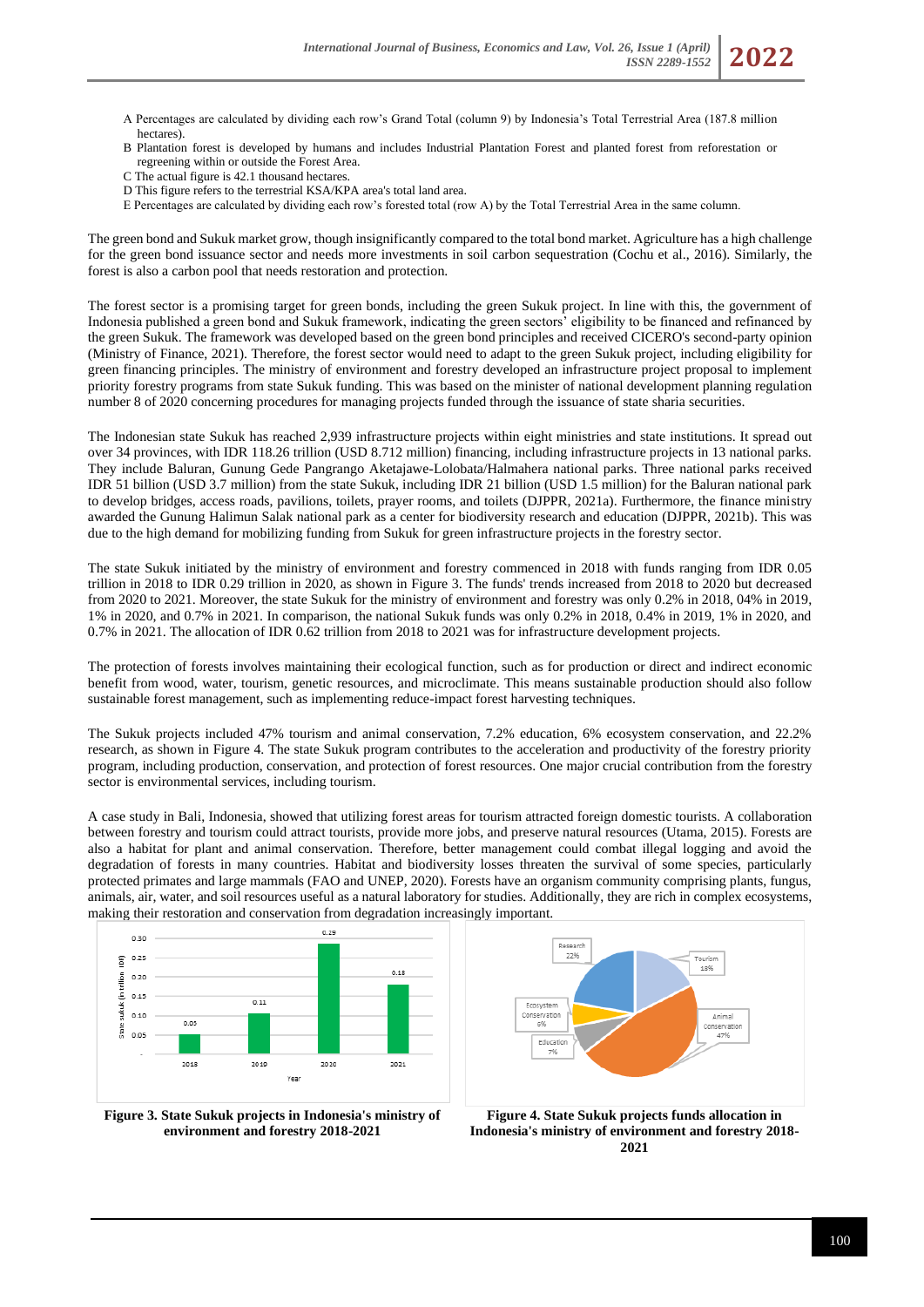

The five forestry programs in the state Sukuk in the ministry of environment and forestry are tourism, animal conservation, education, ecosystem conservation, and research. The statistical calculation in this study showed no preference between the MoEF projects program and no specific focus on a particular program. Therefore, a green Sukuk contributes direct and indirect economic values for environmental services, such as tourism, animal conservation, education, ecosystem conservation, and research.

| ANOVA                |             |    |                      |            |          |
|----------------------|-------------|----|----------------------|------------|----------|
| Source of Variation  | SS          | df | MS                   | P-value    | F crit   |
| Between Groups       | 1.07256E+22 | 4  | 2.6814E+21 1.0796194 | 0.40129583 | 3.055568 |
| <b>Within Groups</b> | 3.72549E+22 | 15 | 2.4837E+21           |            |          |
|                      |             |    |                      |            |          |
| Total                | 4.79806E+22 | 19 |                      |            |          |

#### **Table 2. Analysis of variance state Sukuk of forestry projects**

## **CONCLUSION**

Investment has an essential role in the country's economic development by contributing to development efforts for environmental protection with green investment, including from bonds. In this case, a bond is a fixed-income instrument representing a loan used by the government to support the state budget in financing infrastructure projects. Green bonds promote environmental-based projects that produce positive climate benefits. Sukuk is an Islamic bond that uses sharia principles with evidence of assets. In Indonesia, state Sukuk is one of Indonesia's primary development funding sources for financing infrastructure projects. A green Sukuk developed in Islamic jurisdiction markets mirrors the nature of green bonds in accommodating socially responsible investments. The state Sukuk infrastructure projects have been successfully implemented in Indonesia since 2013 and continue to increase.

Forests contribute to human life by supporting valuable tree and animal biodiversity, reducing greenhouse gas emissions, and providing social and economic benefits of woods, non-timber products, and ecosystem services. In line with this, the Sukuk Islamic bond is rapidly growing and widely used to finance infrastructure development projects, including supporting sustainable forest management.

This study showed that the ministry of environment and forestry's infrastructure projects focus on the environment, the closer indicator to the world bank's green requirements, capturing about 0.2% to 1% of state Sukuk projects. The projects covered 47% animal conservation, 22.2% research on environment and forestry, 17.6% tourism, 7.2% education, and 6% ecosystem conservation. However, the statistical test showed no difference within these projects.

A green Sukuk contributes direct and indirect economic values for environmental services. Therefore, investors should invest in state Sukuk in Indonesia to promote sustainable forestry management by mitigating carbon emissions.

### **REFERENCES**

- Aassouli, D., Asutay, M., Mohieldin, M., & Nwokike, T.C. (2018). Green Sukuk, Energy Poverty, and Climate Change A Roadmap for Sub-Saharan Africa. Policy Research Working Paper 8680. Wahington, DC: World Bank Group.
- Advisory Group on Finance Collaborative Partnership on Forests (AGF/CPF). (2012). 2012 Study on Forest Financing. Retrieved from https://www.un.org/esa/forests/wp-content/uploads/2014/12/AGF\_Study\_July\_2012.pdf
- Amaliah, I., & Aspiranti, T. (2017). State Sukuk potential in reducing Indonesia budget deficit, 2009 2015. Journal of Economics, Business, and Accountancy Ventura, 20(1), 21-30.
- Asian Development Bank. (2021). The Bond Market in Indonesia An Asean+3 Bond Market Guide Update. Metro Manila, Philippines: Asian Development Bank.
- Altavilla, C., Boucinha, M., & Peydró, J. L. (2018). Monetary policy and bank profitability in a low interest rate environment. Economic Policy, 33(96), 531-586.
- Antaranews.com. (2021). Rp27.58 trillion allocated for infrastructure financing through SBSN. Retrieved from https://en.antaranews.com/news/166324/rp2758-trillion-allocated-for-infrastructure-financing-through-sbsn
- Cochu, A., Glenting, C., Hogg, D., Georgiev, I., Skolina, J., Eisinger, F., Jespersen, M., Agster, R., Fawkes, S., & Chowdhury, T. (2016). Study on the potential of green bond finance for resource-efficient investments. Luxembourg: the European Union.
- DJPPR (2020). Buletin Sahabat Sukuk Negara, Edisi Perdana, Volume 1 Nomor 1, November 2020. Jakarta: Kementerian Keuangan Republik Indonesia.